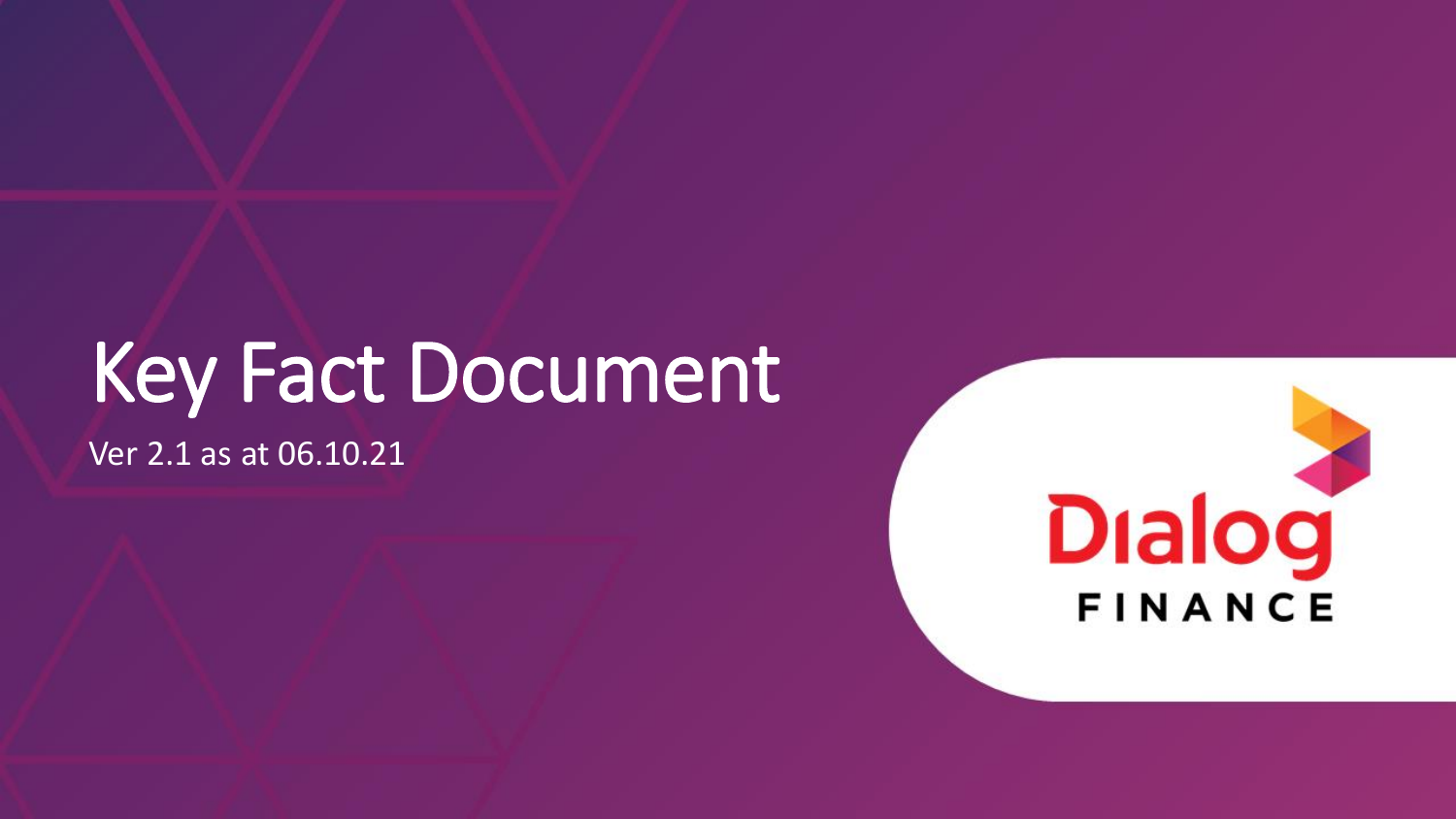# **Contents**

- Savings accounts
- Goal Based Fixed Deposits
- Fixed Deposits
- Quick loans
- Leasing
- ATM cards

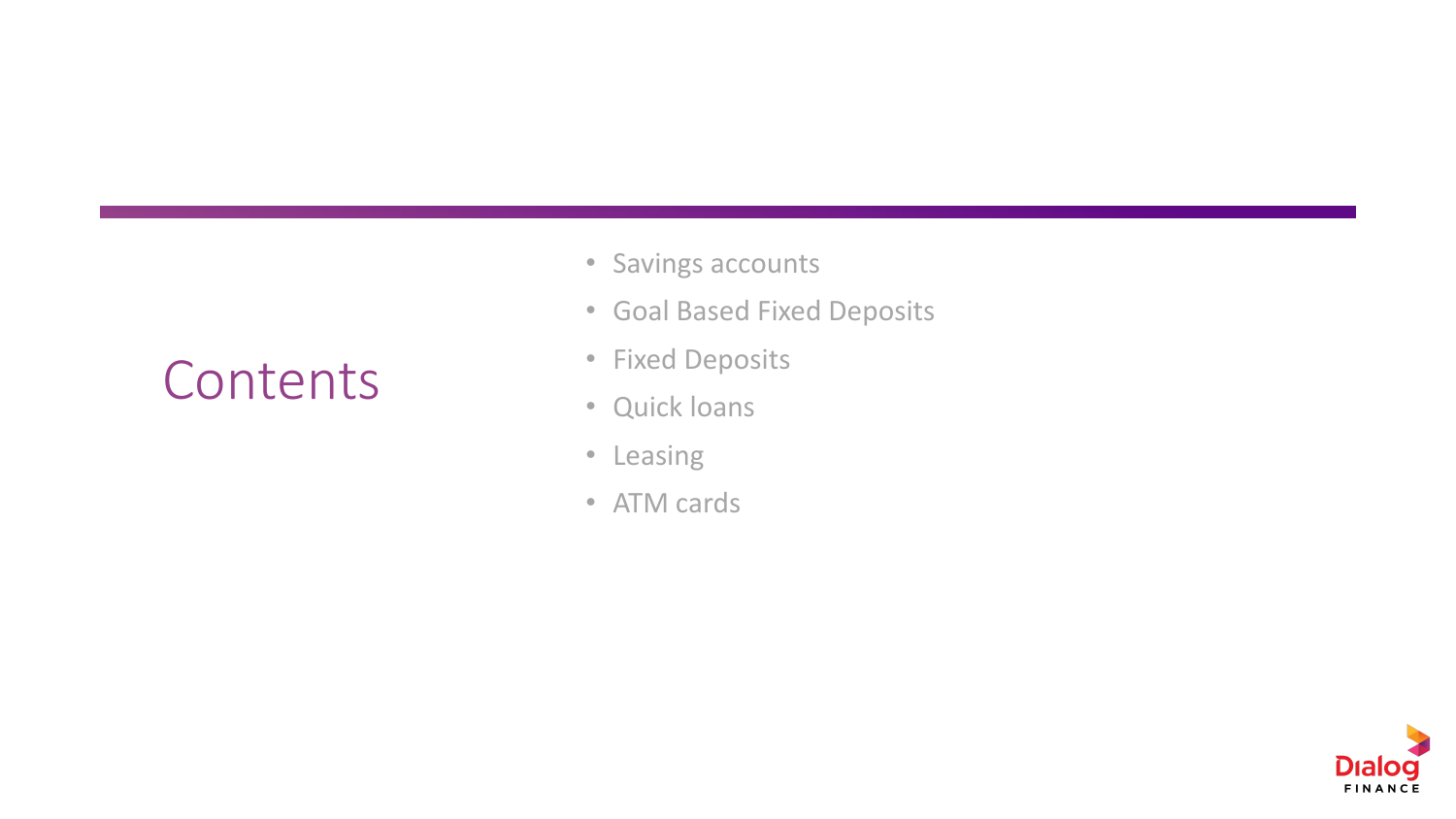### Savings Accounts

| <b>Product</b><br><b>Category</b> | <b>Eligibility</b>                           | <b>Required</b><br>documentation                                                                                                  | <b>Special features and other benefits</b>                                                                                                                                                                                                                                                                                                                             | Interest rates                                    |
|-----------------------------------|----------------------------------------------|-----------------------------------------------------------------------------------------------------------------------------------|------------------------------------------------------------------------------------------------------------------------------------------------------------------------------------------------------------------------------------------------------------------------------------------------------------------------------------------------------------------------|---------------------------------------------------|
| <b>Savings</b>                    | • Age $18+$<br>Sri Lankan<br><b>Citizens</b> | $\cdot$ NIC<br><b>Billing proof</b><br>$\bullet$ .<br>A/C opening mandate<br>$\bullet$ .<br>OR digital account<br>opening process | • Online access to your money on the<br>go, access through genie app<br>Keep a track of your savings<br>$\bullet$<br>Instant fund transfers<br>$\bullet$<br>Call funds through "just pay"<br>$\bullet$ .<br>Pay your utilities with ease.<br>Atm card to access your cash.<br>E-statements.<br>$\bullet$<br>Pay with Lanka QR<br>• Your one stop transactional account | 5% *Interest rates<br>are subjected to<br>change. |

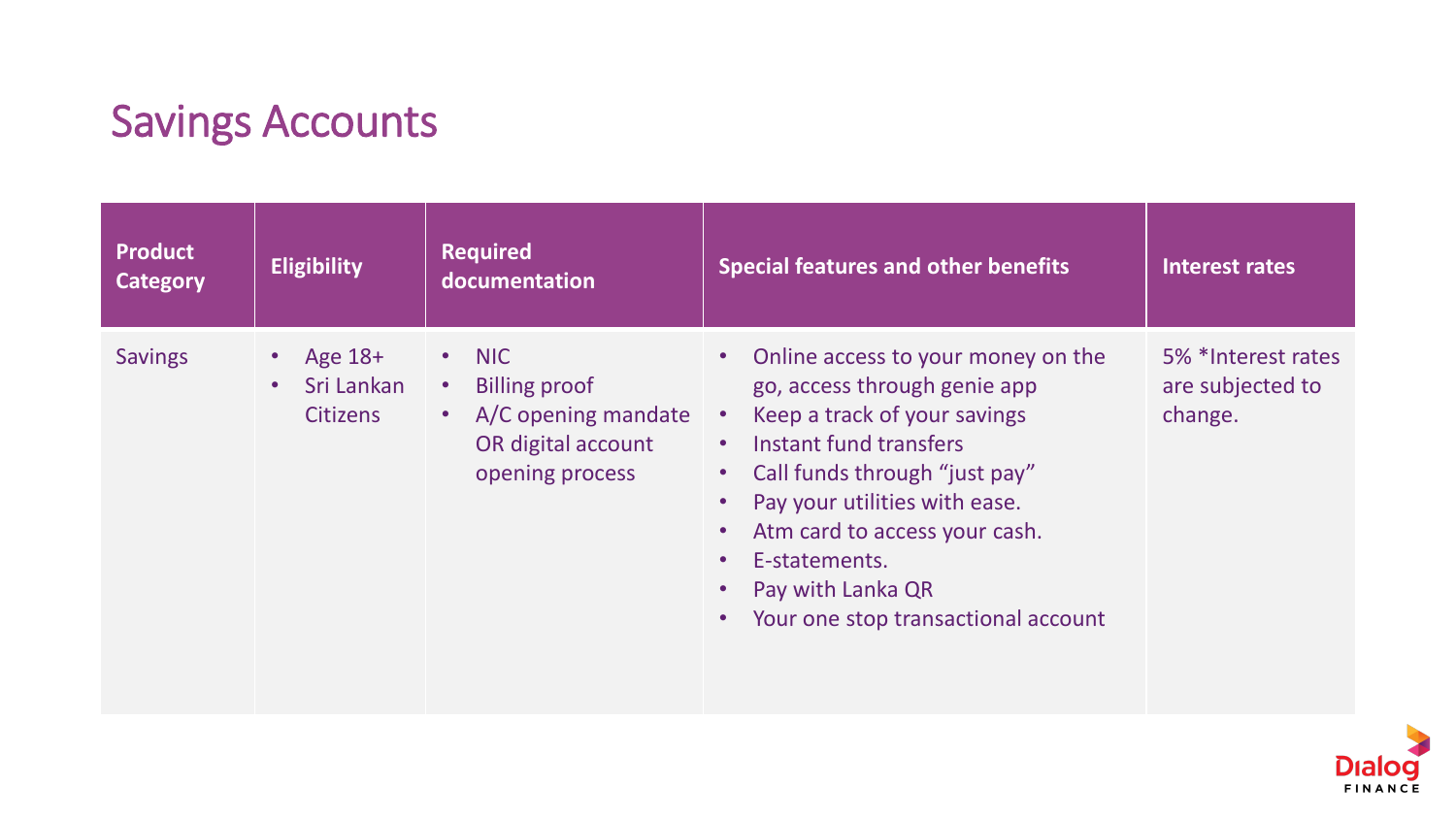#### Goal Based Fixed Deposit

| <b>Product</b><br><b>Category</b>         | <b>Eligibility</b>             | <b>Required</b><br>documentation                                                       | <b>Special features and other benefits</b>                                                                                                                                                                                                                                                                                                                                             | <b>Interest rates</b>                                |
|-------------------------------------------|--------------------------------|----------------------------------------------------------------------------------------|----------------------------------------------------------------------------------------------------------------------------------------------------------------------------------------------------------------------------------------------------------------------------------------------------------------------------------------------------------------------------------------|------------------------------------------------------|
| <b>Goal Based</b><br><b>Fixed Deposit</b> | Age 18+<br>Sri Lankan Citizens | <b>NIC</b><br><b>Selfie</b><br><b>Billing Proof</b><br><b>Digital KYC verification</b> | Duration - 12 months to 60<br>months<br>Save towards a target<br>$\bullet$<br>Flexibility to select target<br>$\bullet$<br>amount or monthly instalment<br>Start savings from as low as Rs<br>100.00<br>Grow your savings to achieve<br>$\bullet$<br>future objectives<br>Complementary savings account<br>$\bullet$<br>with an array of benefits for your<br>day-to-day transactions. | *Please refer the<br>rate sheet for latest<br>rates. |

**Dialo** FINANCE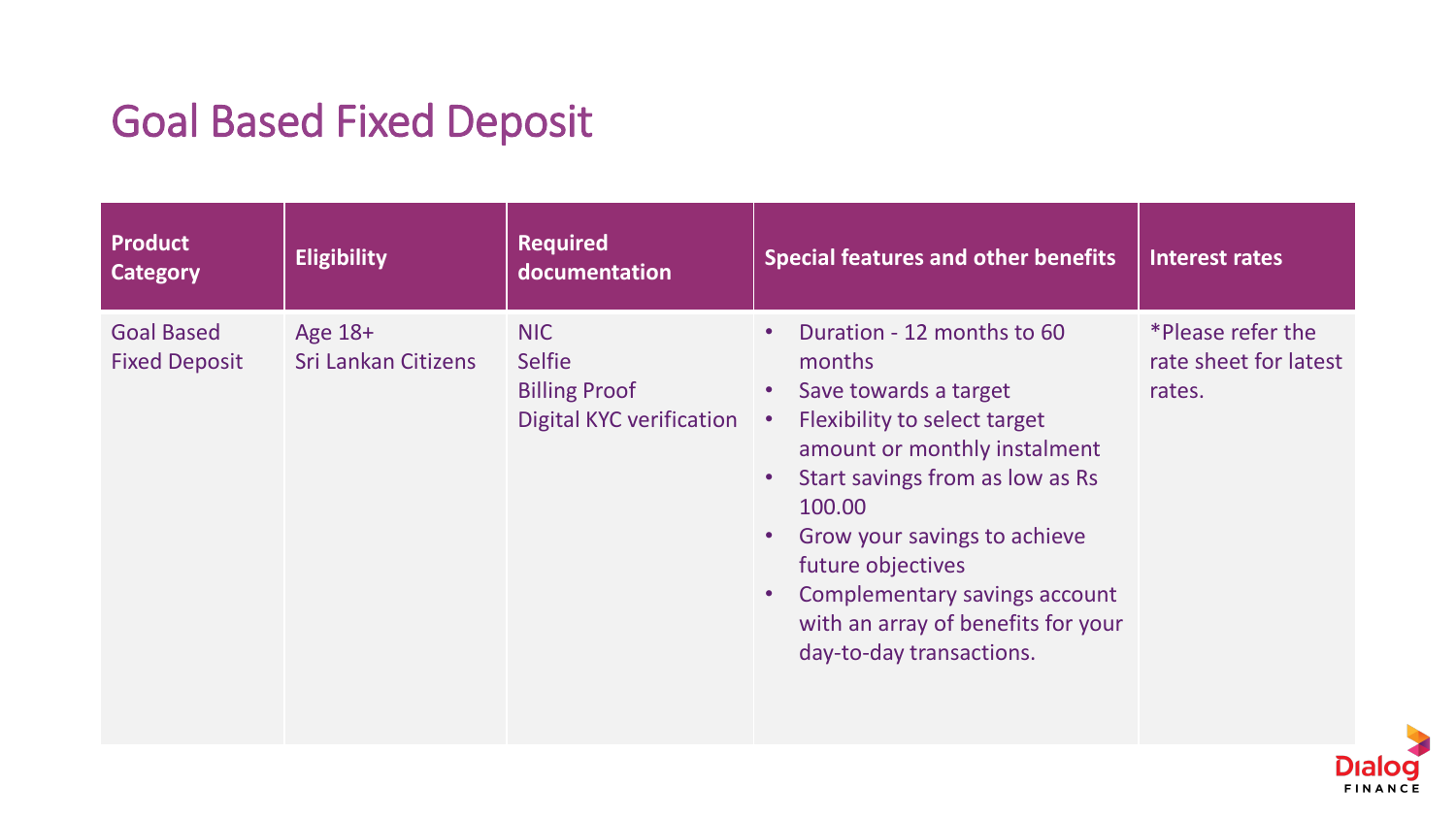# Fixed Deposits

| <b>Product</b><br><b>Category</b> | <b>Eligibility</b>                                                 | <b>Required</b><br>documentation                                                                                         | <b>Special features and other benefits</b>                                                                                                                                                                                                                                                                                                  | Interest rates                                            |
|-----------------------------------|--------------------------------------------------------------------|--------------------------------------------------------------------------------------------------------------------------|---------------------------------------------------------------------------------------------------------------------------------------------------------------------------------------------------------------------------------------------------------------------------------------------------------------------------------------------|-----------------------------------------------------------|
| <b>Fixed Deposits</b>             | Age 18+<br>$\bullet$<br>Sri Lankan<br>$\bullet$<br><b>Citizens</b> | NIC<br>$\bullet$<br><b>Billing proof</b><br>$\bullet$<br>A/C opening<br>mandate OR digital<br>account opening<br>process | Duration from 1 month to 60<br>$\bullet$<br>months.<br>Initial deposit of Rs 5000.00<br>$\bullet$<br>Earn attractive returns<br>$\bullet$<br>Ability to earn interest monthly<br>$\bullet$ .<br>and at maturity.<br>E-Statements.<br>$\bullet$<br>Premature upliftment's via<br>$\bullet$<br>request letter or registered email<br>address. | *Please refer rate<br>sheet for latest<br>interest rates. |

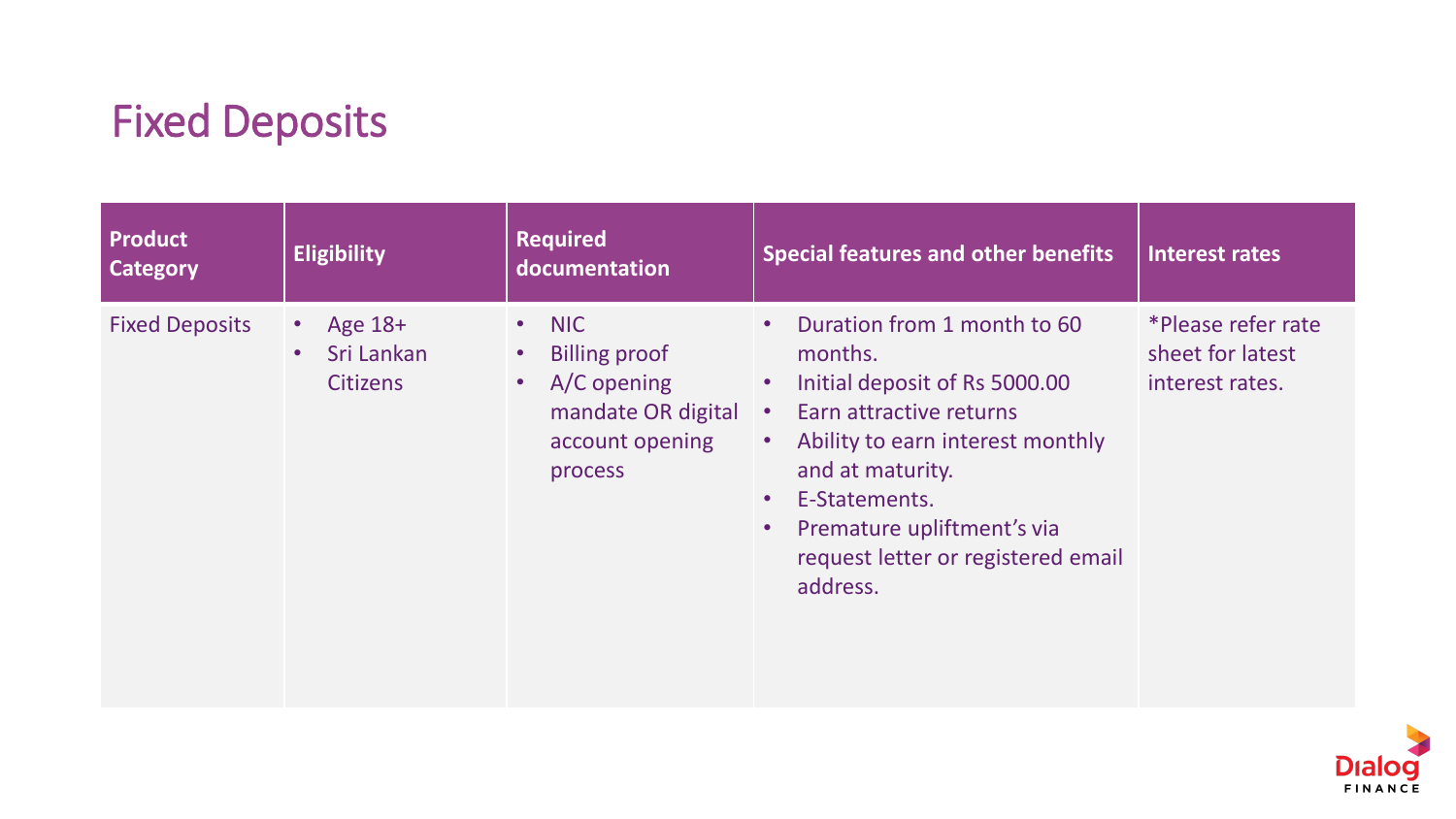#### Quick Loans

| <b>Product</b><br><b>Category</b> | <b>Eligibility</b>                                    | <b>Required</b><br>documentation                                                                                                               | <b>Special features and other benefits</b>                    | Interest rates              |
|-----------------------------------|-------------------------------------------------------|------------------------------------------------------------------------------------------------------------------------------------------------|---------------------------------------------------------------|-----------------------------|
| <b>Quick Loans</b>                | Age 18+<br>$\bullet$<br>Sri Lankan<br><b>Citizens</b> | <b>NIC</b><br>$\bullet$ .<br><b>Billing proof</b><br>$\bullet$<br>A/C opening<br>$\bullet$<br>mandate OR digital<br>account opening<br>process | Pre-approved loans<br>Auto recovery from savings<br>$\bullet$ | *Based on product<br>model. |

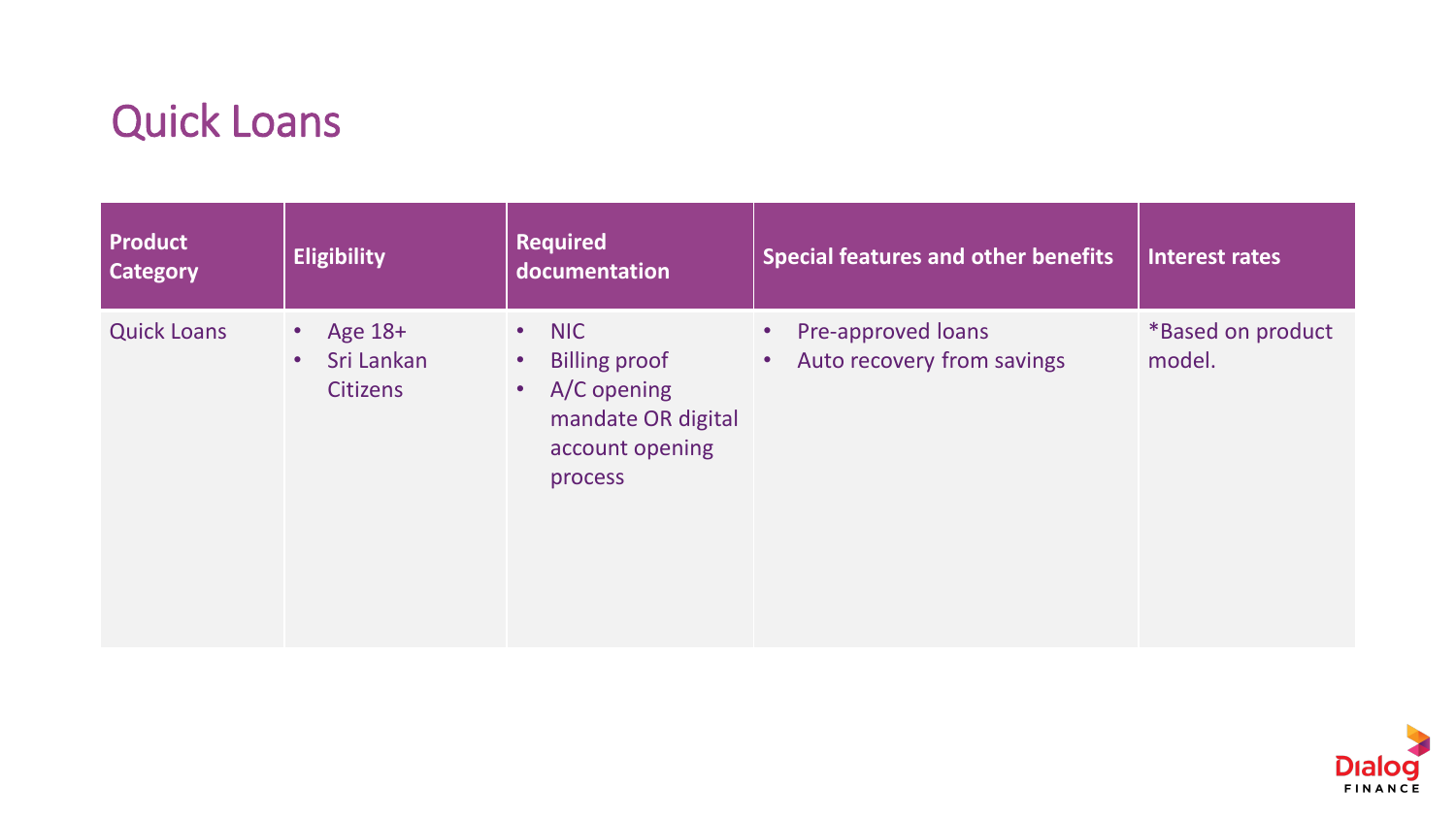# Leasing

| <b>Product</b><br>Category | <b>Eligibility</b>                                                                                                                                                                                                        | <b>Required</b><br>documentation                                                   | <b>Special features and other</b><br>benefits                                                                                                                                                                                                                                                                          | Interest rates | <b>Collateral</b>                                                                         |
|----------------------------|---------------------------------------------------------------------------------------------------------------------------------------------------------------------------------------------------------------------------|------------------------------------------------------------------------------------|------------------------------------------------------------------------------------------------------------------------------------------------------------------------------------------------------------------------------------------------------------------------------------------------------------------------|----------------|-------------------------------------------------------------------------------------------|
| Leasing                    | Age $20 - 55$<br>$\bullet$<br>years of age<br>Sri Lankan<br>$\bullet$<br><b>Citizens</b><br>Professionals<br>$\bullet$<br>/Businessme<br>n/Individuals<br>and<br>cooperates<br><b>Regular CRIB</b><br>$\bullet$<br>record | NIC<br>$\bullet$<br><b>Billing proof</b><br>$\bullet$<br>Income proof<br>$\bullet$ | • Car/Van/SUV's (Registered<br>/ Un-registered ), Below 20<br>Years<br>Flexible on selecting the<br>period between 12 months<br>to 60 months<br>Flexibility on selecting the<br>monthly rental and settling<br>the facility at maturity or<br>when reselling the vehicle.<br>DF Savings account and<br><b>ATM card</b> | Negotiable     | Absolute<br>$\bullet$<br>ownership of<br>the vehicle<br>and personal<br><b>Guarantees</b> |

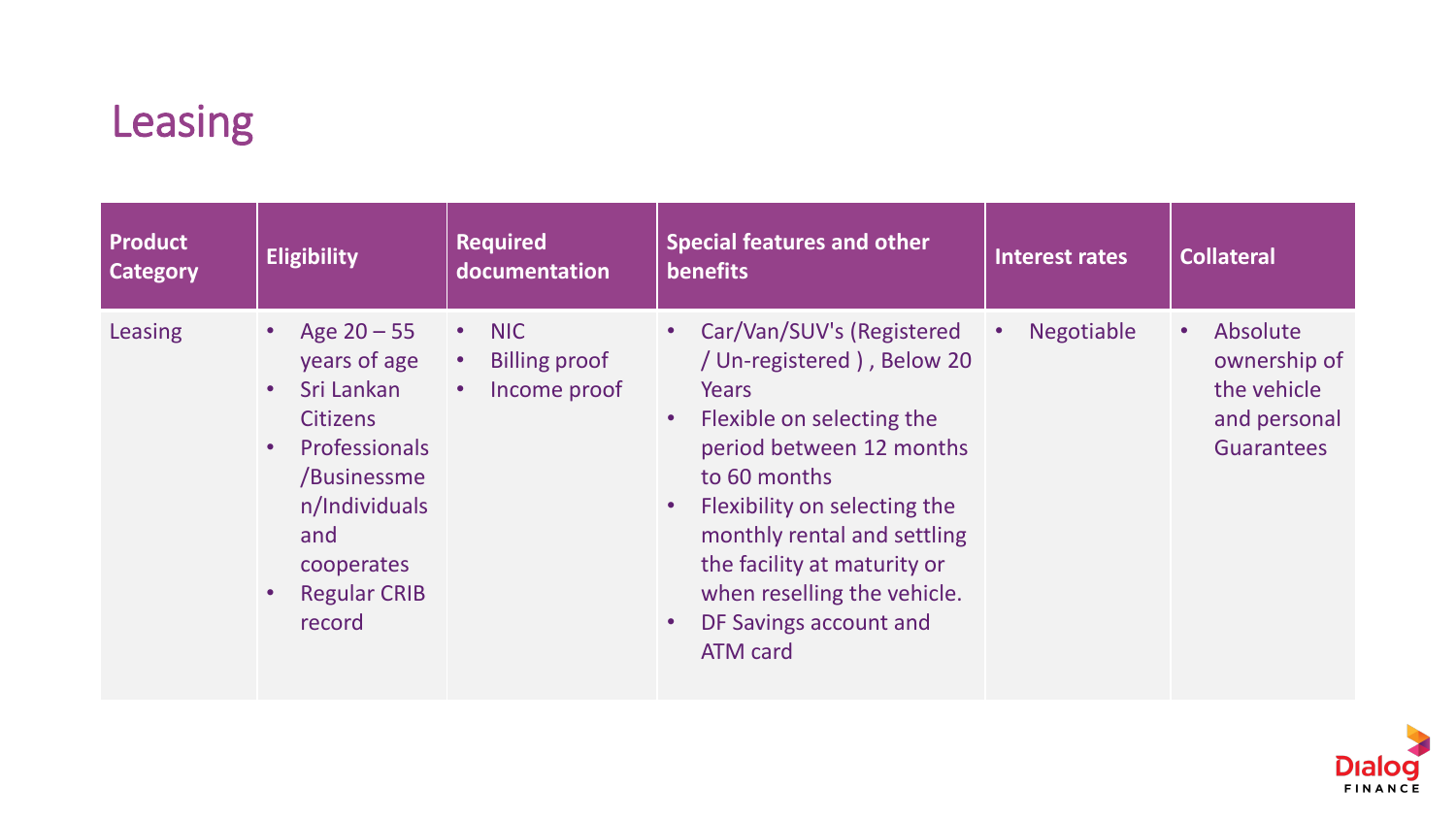#### ATM Cards

| <b>Product</b><br><b>Category</b> | <b>Eligibility</b>                                                                                            | <b>Required</b><br>documentation                    | <b>Special features and other benefits</b>             | <b>Fees and Charges</b>                                |
|-----------------------------------|---------------------------------------------------------------------------------------------------------------|-----------------------------------------------------|--------------------------------------------------------|--------------------------------------------------------|
| ATM cards                         | Age 18+<br>$\bullet$<br>Sri Lankan<br>$\bullet$<br><b>Citizens</b><br>Savings account<br>$\bullet$<br>holders | Application form<br>$\bullet$<br>OR digital process | Withdraw from any LankaPay<br>$\bullet$<br>network ATM | *Please refer latest<br>Tariff for fees and<br>charges |